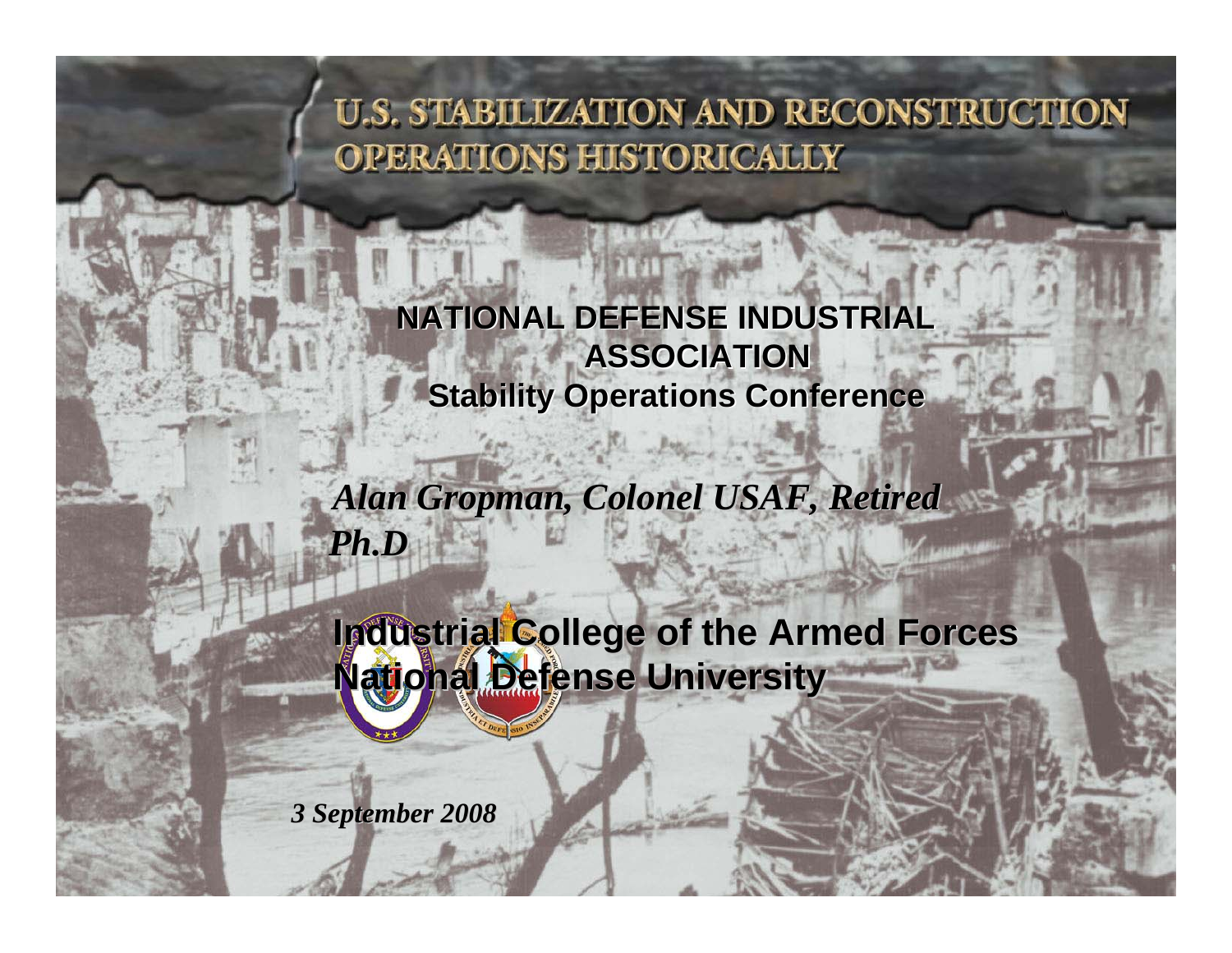### **– Lessons from the Past –Lessons from the Past**

- **United States, 1865 to 1877 United States, 1865 to 1877**
- **Haiti 1915 to 1934 Haiti 1915 to 1934**
- **Germany (1945- Germany (1945-**
- J **Japan (1945- Japan (1945-**

## **Conclusions and Observations Conclusions and Observations**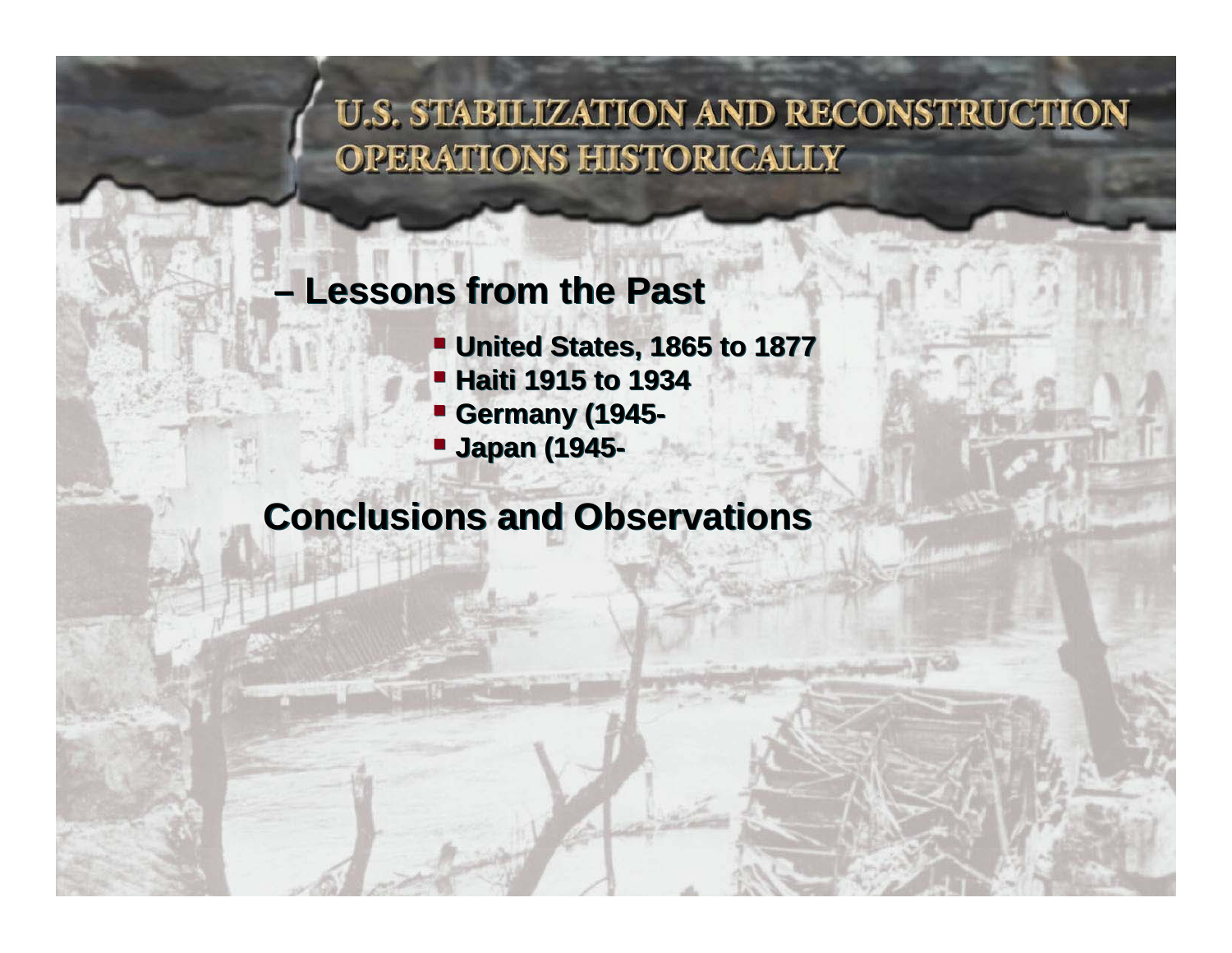### **Dying is easy but comedy is hard Dying is easy but comedy is hard**

*A.For American armed forces, military victory against A.For American armed forces, military victory against conventional fighting foes is (relatively) easy conventional fighting foes is (relatively) easy B.But stabilization and reconstruction B.But stabilization and reconstruction operations—AKA--nation building--are hard operations—AKA--nation building--are hard C.Remember books on counterinsurgency from the C.Remember books on counterinsurgency from the 1960s prescribing the way to victory in Vietnam? 1960s prescribing the way to victory in Vietnam?*

- **We all know how how that turned out. We all know how how that turned out.**
- **Similarly, today, books on stabilization and Similarly, today, books on stabilization and reconstruction often oversimplify complexities and reconstruction often oversimplify complexities and underestimate difficulties. underestimate difficulties.**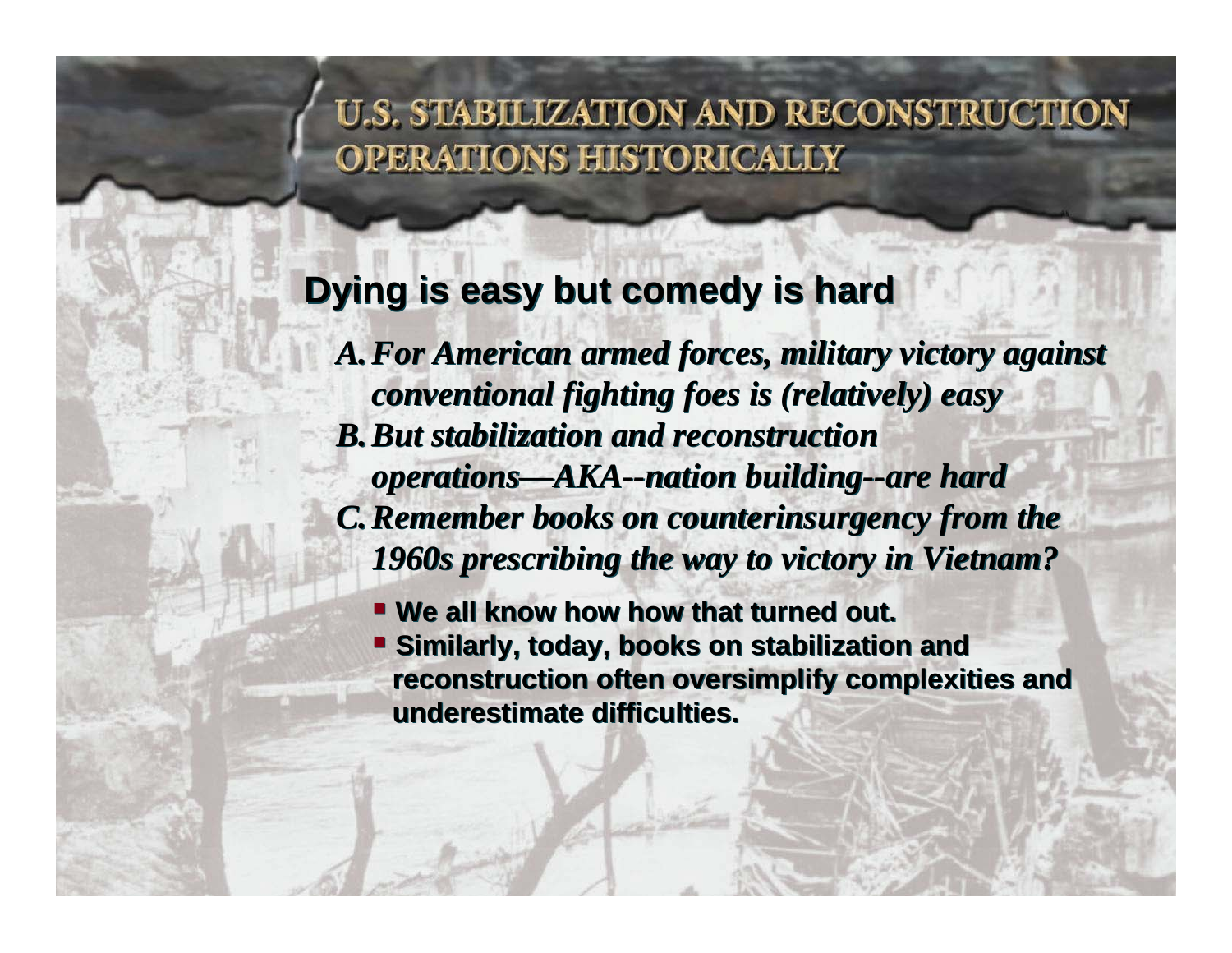# **III. Conventional Wisdom. . . III. Conventional Wisdom. . .**

*A.Successful reconstruction takes five to seven A.Successful reconstruction takes five to seven years—BUT: years—BUT:*

- **We were in the ex-Confederacy 12 years and failed We were in the ex-Confederacy 12 years and failed**
- **We occupied Haiti 19 years and failed We occupied Haiti 19 years and failed**
- **We were in the Philippines for 45 years and failed We in the Philippines for 45 years and failed**
- **Post World War II Germany and Japan are models, but: Post World War II Germany and Japan are models, but:**
	- *1.* **Both still American troops still stationed there** *1.* **Both still American troops still stationed there**
	- *2.* **Both are under the American nuclear umbrella***2.* **Both are under the American nuclear umbrella**
	- *3.* **Both devote much less of their gross domestic**  *3.* **Both devote much less of their gross domestic product than than United States to defense because product than than United States to defense because they are protected by America they are protected by America**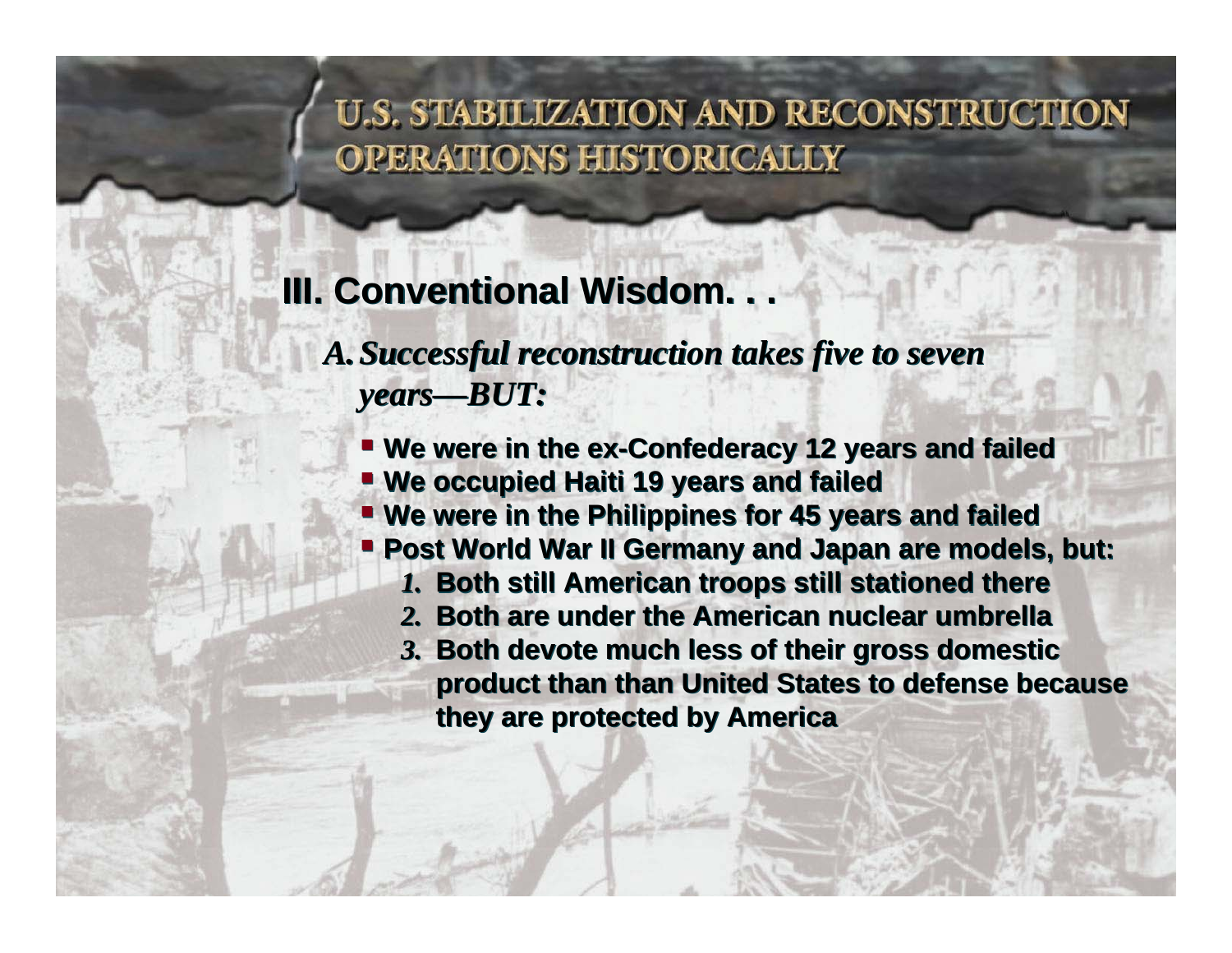# **III. Conventional Wisdom. . . III. Conventional Wisdom. . .**

*B.Bosnia and Kosovo are not stable after more than a decade B.Bosnia and Kosovo are not stable after more than a decade C.Korea can be counted a success—but it took more than three C.Korea can be counted a success—but it took more than three decadesdecades*

#### *D.United States is not unique D.United States is not unique*

- **Papua New Guinea is a failing state Papua New Guinea is a failing state**
- **Solomon Islands no better Solomon Islands no better**
- **East Timor is failing East Timor is failing**
- **Fiji has had a series of military coups**
- **The Congo under a series of names is hyper unstable and has been The Congo under a series of is hyper unstable and has been**
- **Nigeria is problematic to say the least Nigeria is problematic to say the least**
- **Uganda is in trouble Uganda is in trouble**
- **Rwanda and Burundi are trembling Rwanda and Burundi are trembling**
- **Zimbabwe is close to hopeless Zimbabwe is close to hopeless**

*E***.***We must examine carefully all nation-building generalizations E***.***We must examine carefully all nation-building generalizations*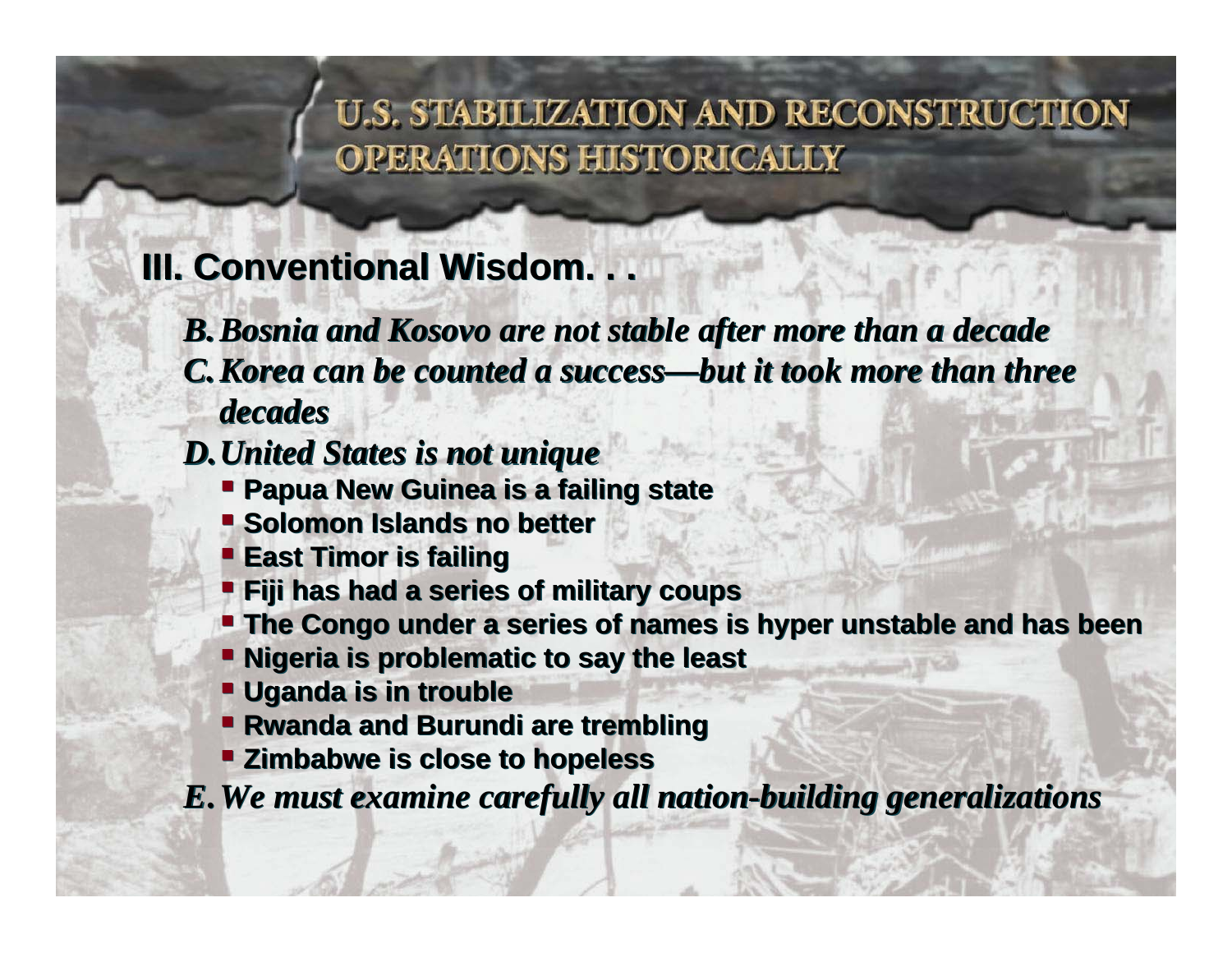# **IV. Relevant touchstones**

## *A."Four Pillars of Reconstruction" (Orr/CSIS) A."Four Pillars of Reconstruction" (Orr/CSIS)*

- **Security Security**
- **Governance and participation Governance and participation**
- **Economic and social well-being Economic and social well-being**
- **Justice and reconciliation Justice and reconciliation**

### *B. Defining stability operations (DOD Dir. 3000.5) B. stability operations (DOD Dir. 3000.5)*

 **Military and civilian activities conducted across the Military and civilian activities conducted across the spectrum from peace to conflict to establish or spectrum from peace to conflict to establish or maintain order in states and regions maintain order in states and regions**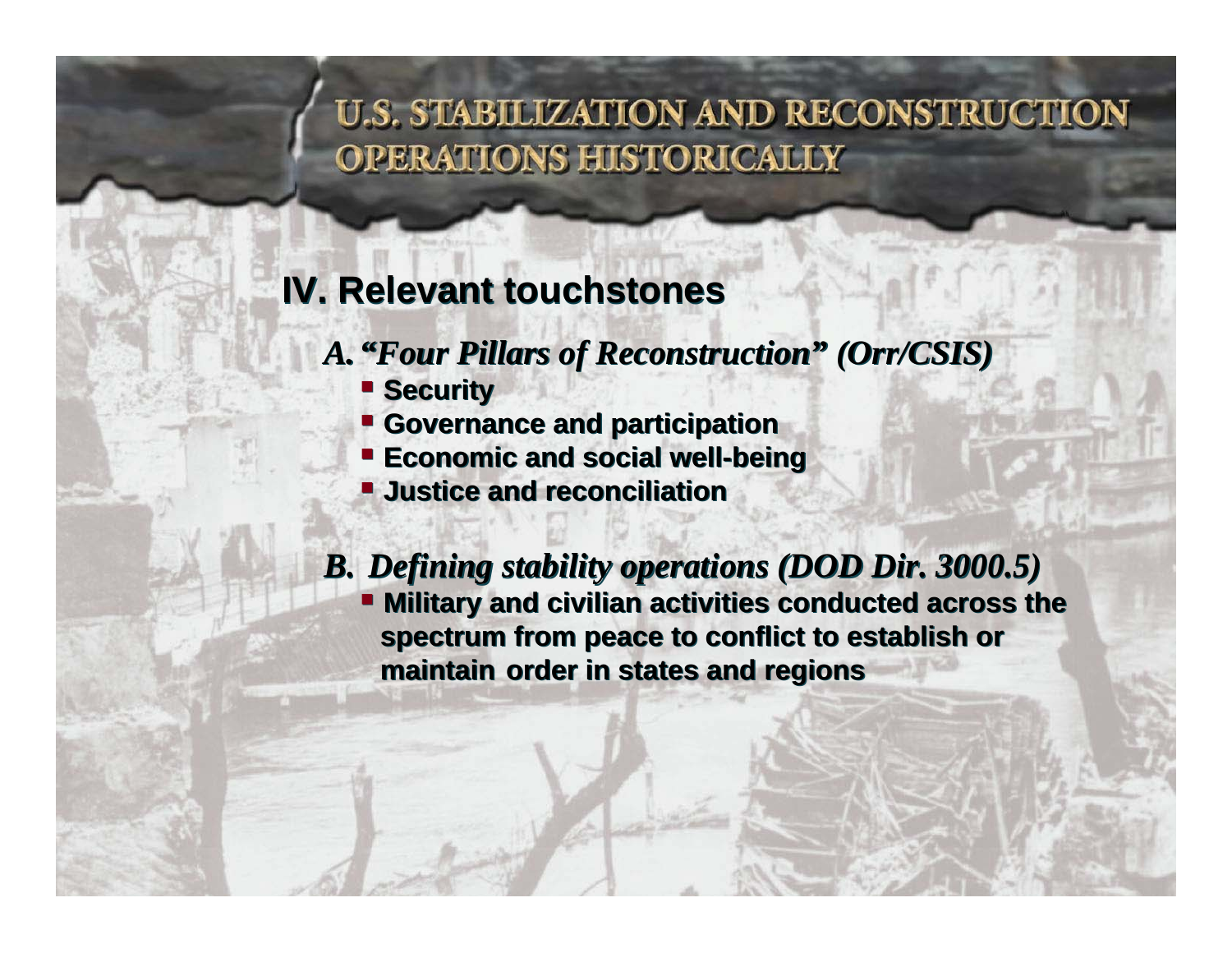# **V. Reconstructing the American Union Reconstructing the American Union (1865-1877) (1865-1877)**

*A.Traditional Paradigm – Reconstruction of A.Traditional Paradigm – Reconstruction of American South (1865-1877) American South (1865-1877)* **Reconstruction considered distinct from Civil War Reconstruction considered distinct from Civil War**

*B. Fully Integrated One Hundred Year Struggle (1860- B. Fully Integrated One Hundred Year Struggle (1860- 1964 and beyond 1964 and beyond***Secession-War-Reunion-Nationalization Secession-War-Reunion-Nationalization**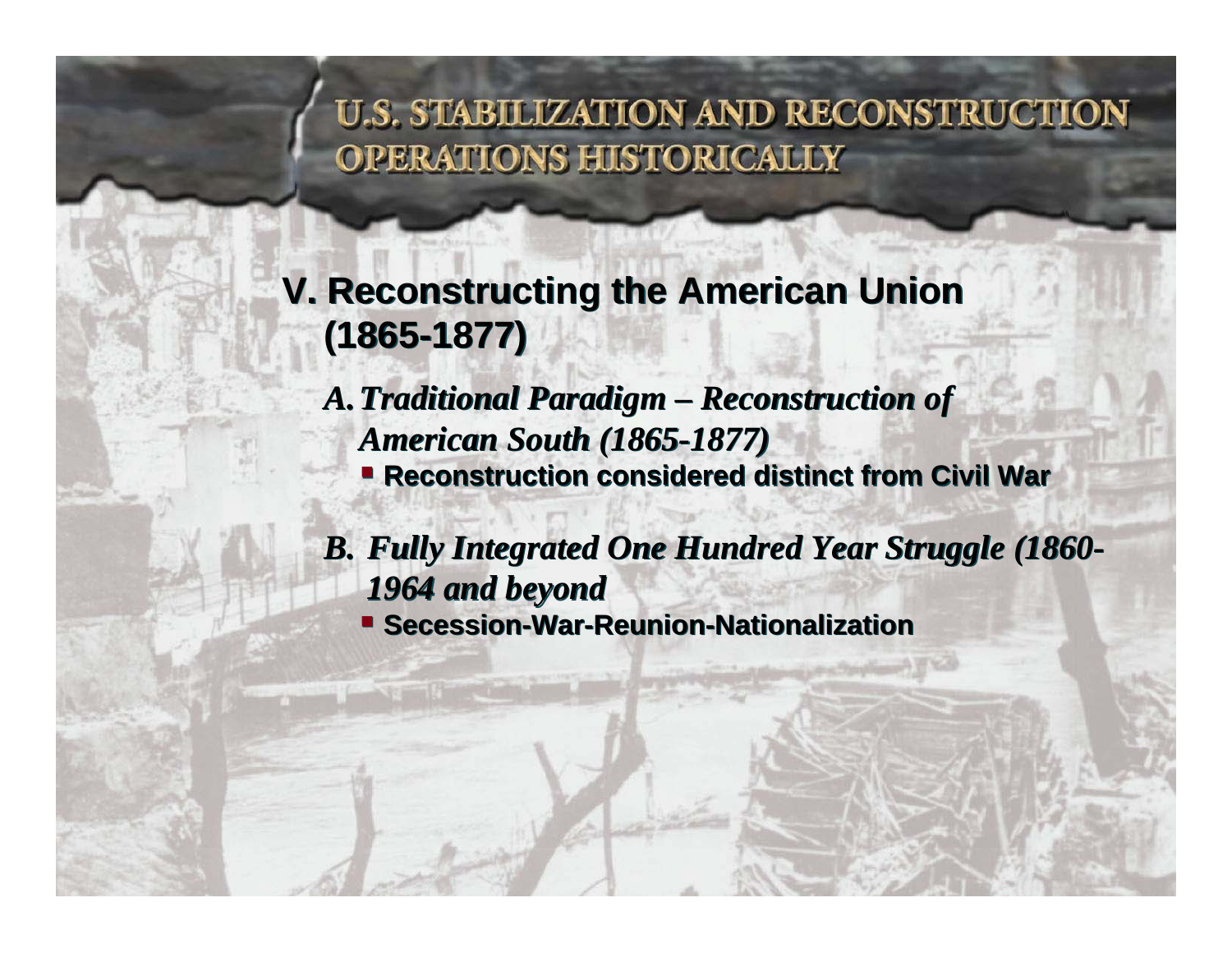# **V. Reconstruction Reconstruction**

*C. Indigenous resistance (unrepentant Confederates) C. Indigenous resistance (unrepentant Confederates)*

- **Question of hearts and minds Question of hearts and minds**
- **Harsh war, soft peace Harsh war, soft peace**

*D. Ethnic/racial dimension:* **Legal equality**  *D. Ethnic/racial dimension:* **Legal equality versus racial discriminationversus racial discrimination**

**E***. Lack of overwhelming military presence (US*  **E***. Lack of overwhelming military presence (US Army)*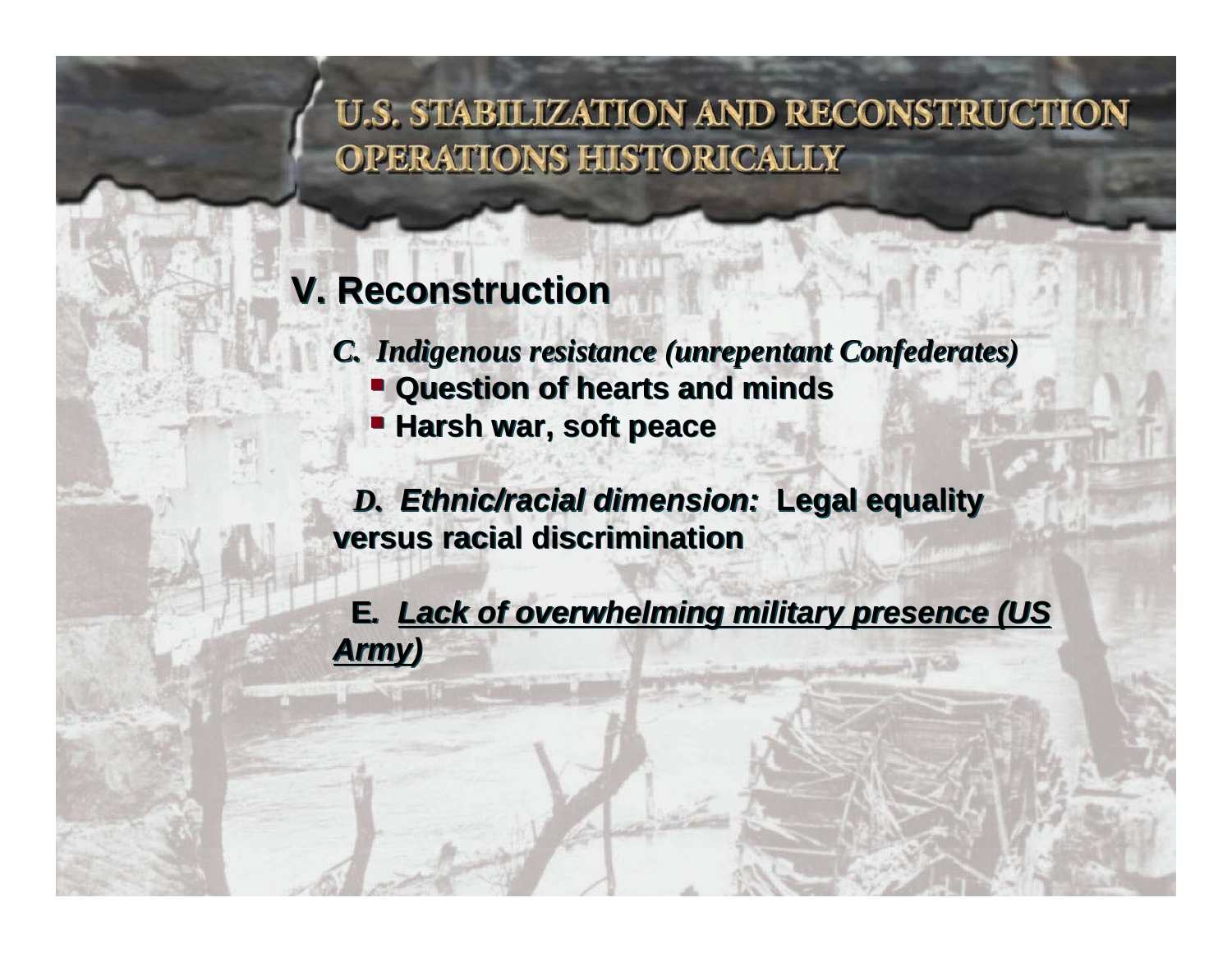# **V. Reconstruction V. Reconstruction**

*F.Nation reunited but no national settlement F.Nation reunited but no national settlement*

*G.Civil War generation proved the adage – easier to G.Civil War generation proved the adage – easier to win a war than to impose and maintain peace win a war than to impose and maintain peace*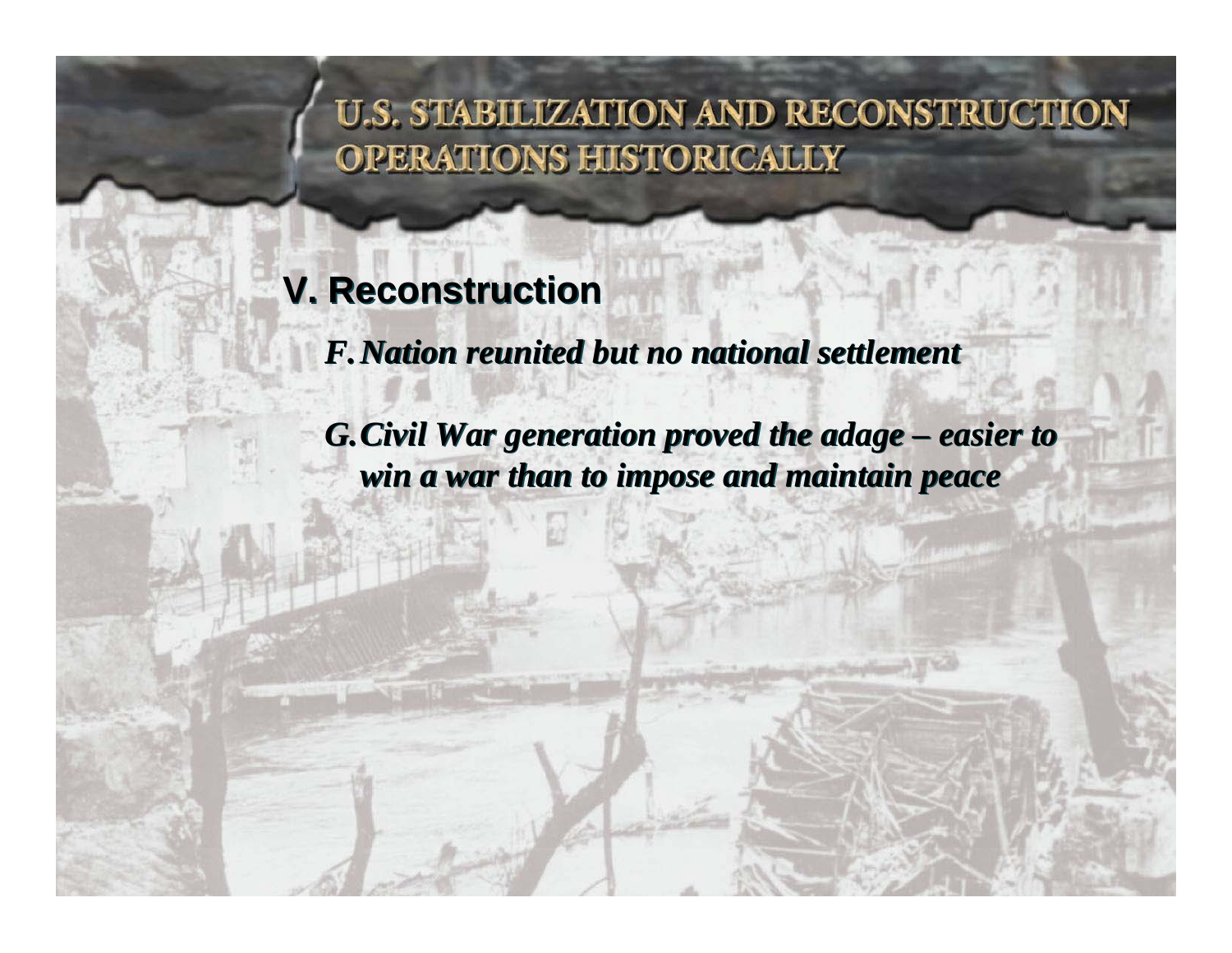# **VI. Focus on Haiti and Post World War II VI. Focus on Haiti and Post World War II Germany/Japan Germany/Japan**

*A. Haiti A. Haiti*

- **America in Haiti 19 years (1915-1934) America in Haiti 19 years (1915-1934)**
- **BUT** by 1900 United States Marines had landed in Haiti 8 times
- **1900-1914 United States gunboats in Haitian waters 1900-1914 United States gunboats in Haitian waters**
	- *1.* **American banks and enrtrepreneurs engaged in Haiti** *1.* **American banks and enrtrepreneurs engaged in Haiti**
	- *2.* **By 1910, United States had dominance in Haitian affairs** *2.* **By 1910, United States had dominance in Haitian affairs**
	- *3.* **In 1913, President Wilson wanted control of Haiti to reform it** *3.* **In 1913, President Wilson wanted control of Haiti to reform it**
		- **Motivations for occupation (motivations matter**) **Motivations for occupation (motivations matter**)
			- *(a)* **Wilsonian idealism** *(a)* **Wilsonian idealism**
			- *(b)* **American Imperialism** *(b)* **American Imperialism**
			- *(c)* **Security of Panama Canal** *(c)* **Security of Panama Canal**
			- *(d)* **Racial paternalism** *(d)* **Racial paternalism**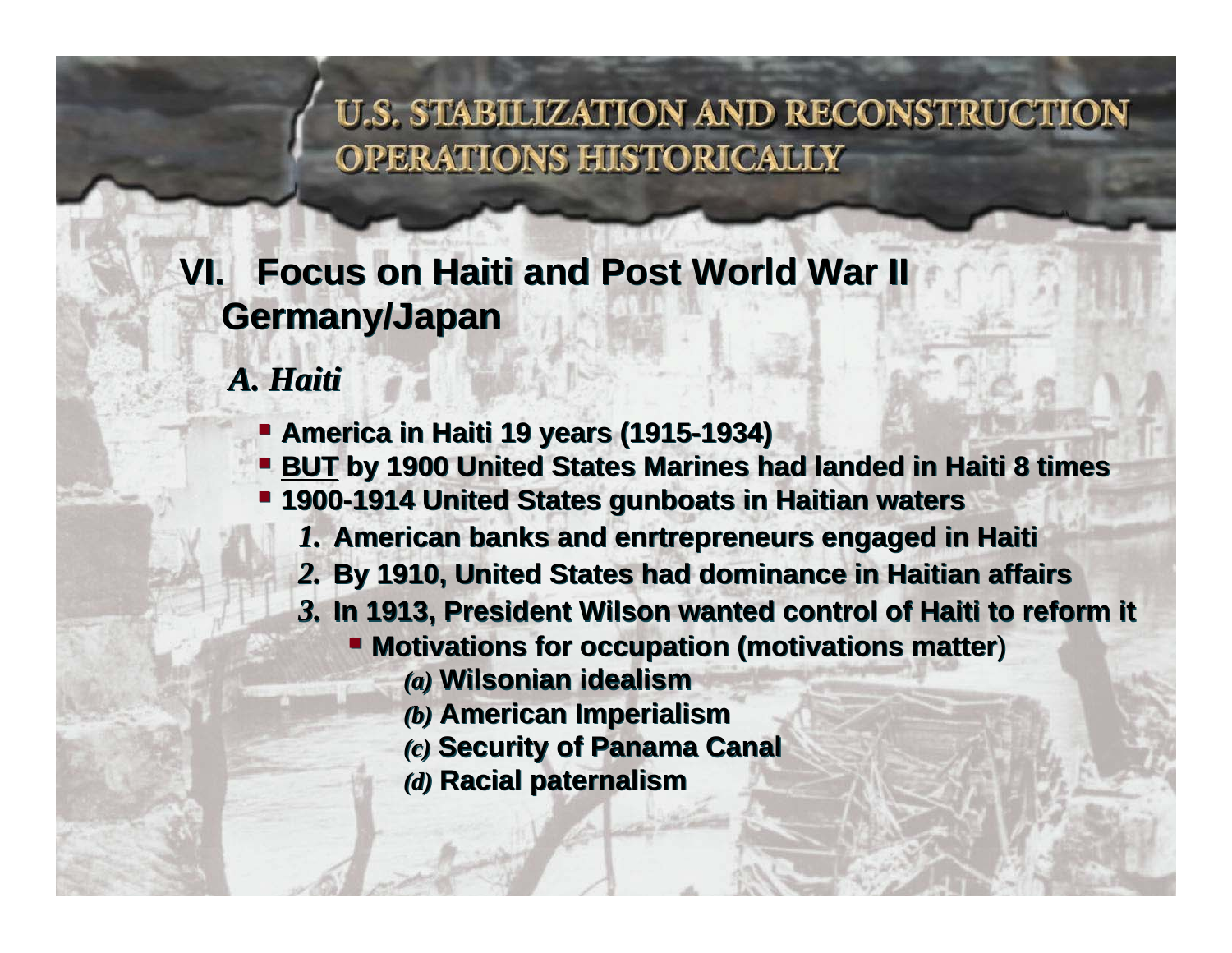## *A. Haiti A. Haiti*

- **Americans disarm Port-au-Prince; arrest/kill Caco rebels Americans disarm Port-au-Prince; arrest/kill Caco rebels**
- **United States installs client president, who is given a treaty United States installs client president, who is given a treaty he must sign he must sign**
- **United States seizes custom houses, fights Caco rebels, United States seizes custom houses, fights Caco rebels, declares martial law, controls Gendarmerie declares martial law, controls Gendarmerie**
- **Americans create new Haitian constitution** 
	- *1.* **Overturns Haitian prohibition on foreign ownership of**  *1.* **Overturns Haitian prohibition on foreign ownership of Haitian landHaitian land**
	- *2.* **Extend martial control over entire country igniting**  *2.* **Extend martial control over entire country igniting rebellionrebellion**
	- *3.* **Americans turned to forced labor to build roads over**  *3.* **Americans turned to forced labor to build roads over entire country—reignites rebellion entire country—reignites rebellion**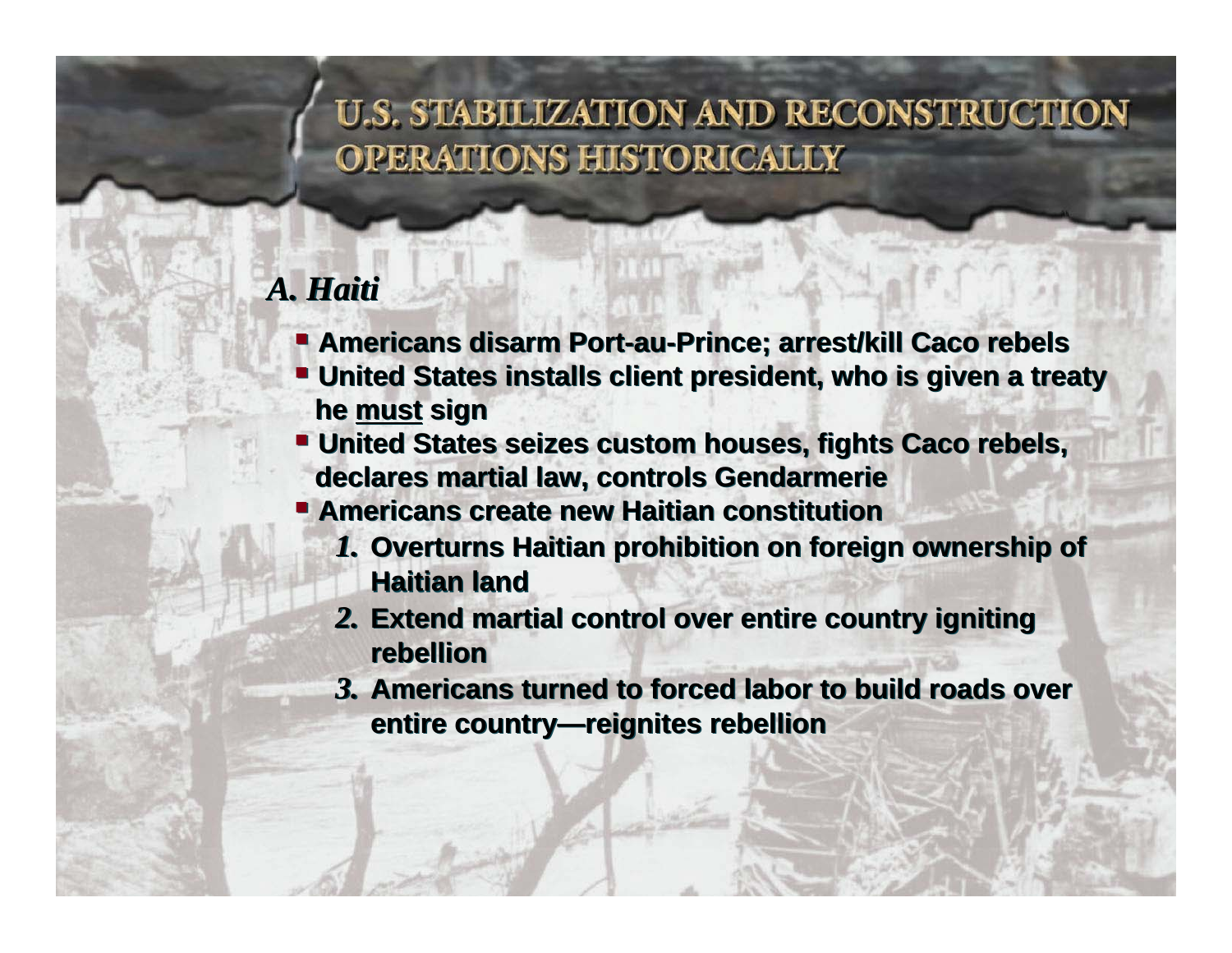### *A. Haiti A. Haiti*

**From 1918 to 1922 Marines fight an insurgency From 1918 to 1922 Marines fight an insurgency**

- *1.* **United States is criticized overseas and also**  *1.* **United States is criticized overseas and also domestically, Senate studies claims of torture and other domestically, Senate studies claims of torture and other atrocitiesatrocities**
- *2.* **Relative tranquility 1922–1929 with new puppet president** *2.* **Relative tranquility 1922–1929 with new puppet president**
	- **Haitian press censored Haitian press censored**
	- **Opponents of occupation jailed by United States Opponents of occupation jailed by United States**

*3.* **Fall 1929 renewed protests, student strikes, general strike** *3.* **Fall 1929 renewed protests, student strikes, general strike Hoover appoints commission, finds: "unless measures are Hoover appoints commission, finds: "unless measures are taken to meet" the public's "demands for a legislature that taken to meet" the public's "demands for a legislature that can elect a president in the near future . . . grave public can elect a president in the near future . . . grave public disorder will arise."disorder will arise."**

- **August 1934 occupation ends, BUT direct supervision of August 1934 occupation ends, BUT direct supervision of Haiti's economy continued through 1942 Haiti's economy continued through 1942**
- **Constant coups, revolts, crime, disorder virtually ever after Constant coups, revolts, crime, disorder virtually ever after**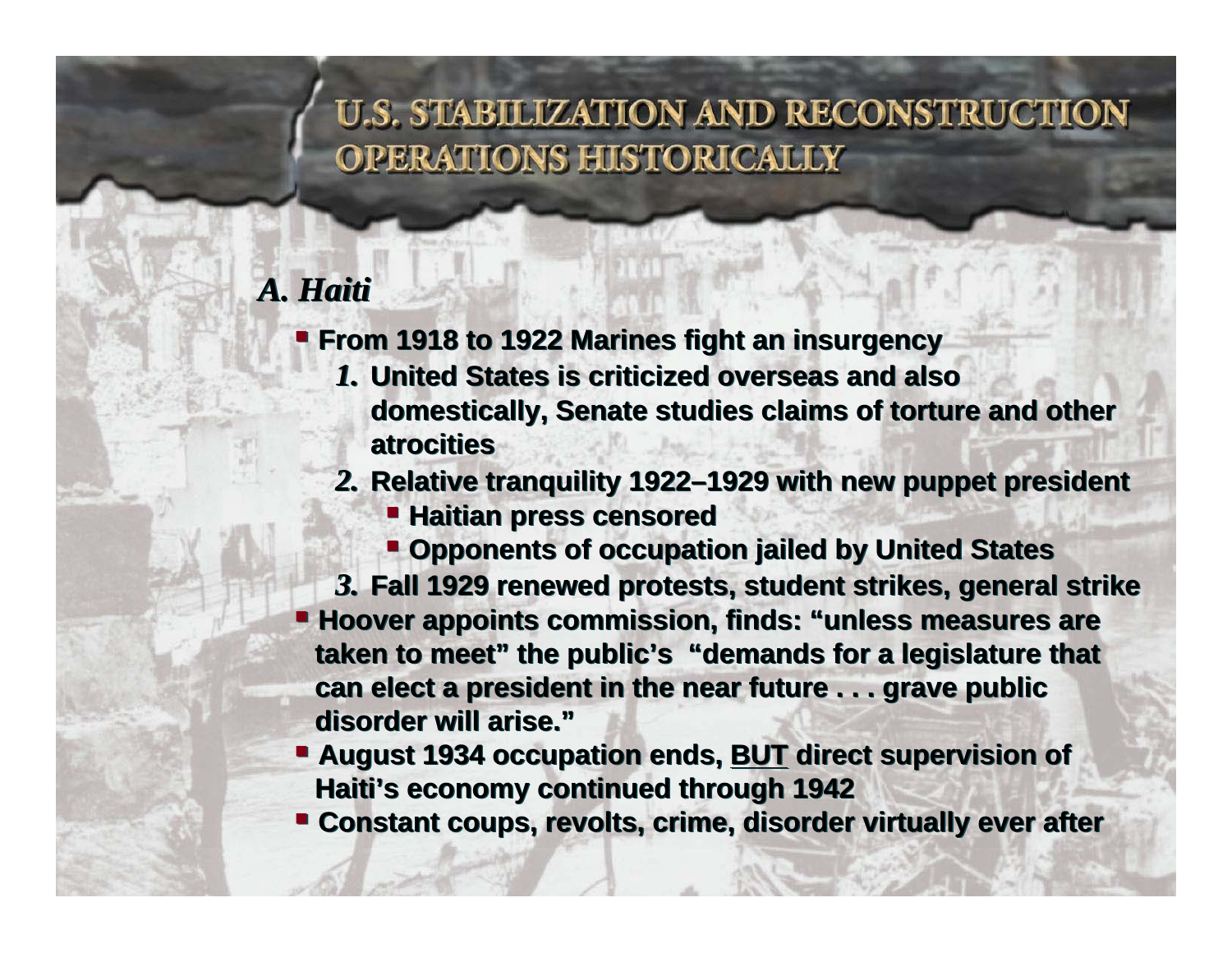### *B. Germany and Japan B. Germany and Japan*

**EXECUS will be on why/ how occupations succeeded** 

#### **Germany: Germany:**

- *1.* **Unlike Haiti, Germany utterly defeated, initial number of**  *1.* **Unlike Haiti, Germany utterly defeated, initial number of troops in Germany 100/1000, fell to 10/1000 (still, much troops in Germany 100/1000, fell to 10/1000 (still, much more than Haiti) more than Haiti)**
- *2.* **Germany's nation building program much greater**  *2.* **Germany's nation building program much greater United States effort than others** 
	- J **External reasons—Cold War tensions—promote External reasons—Cold War tensions—promote greater concern by America greater concern by America**
	- **German fear of Soviets encourages German German fear of Soviets encourages German cooperation cooperation**
	- **United States had two cooperative allies United States had two cooperative allies**
	- **Most German neighbors supported America Most German neighbors supported America**
	- **First goal was security—a constant in nation-building First goal was security—a constant in nation-building**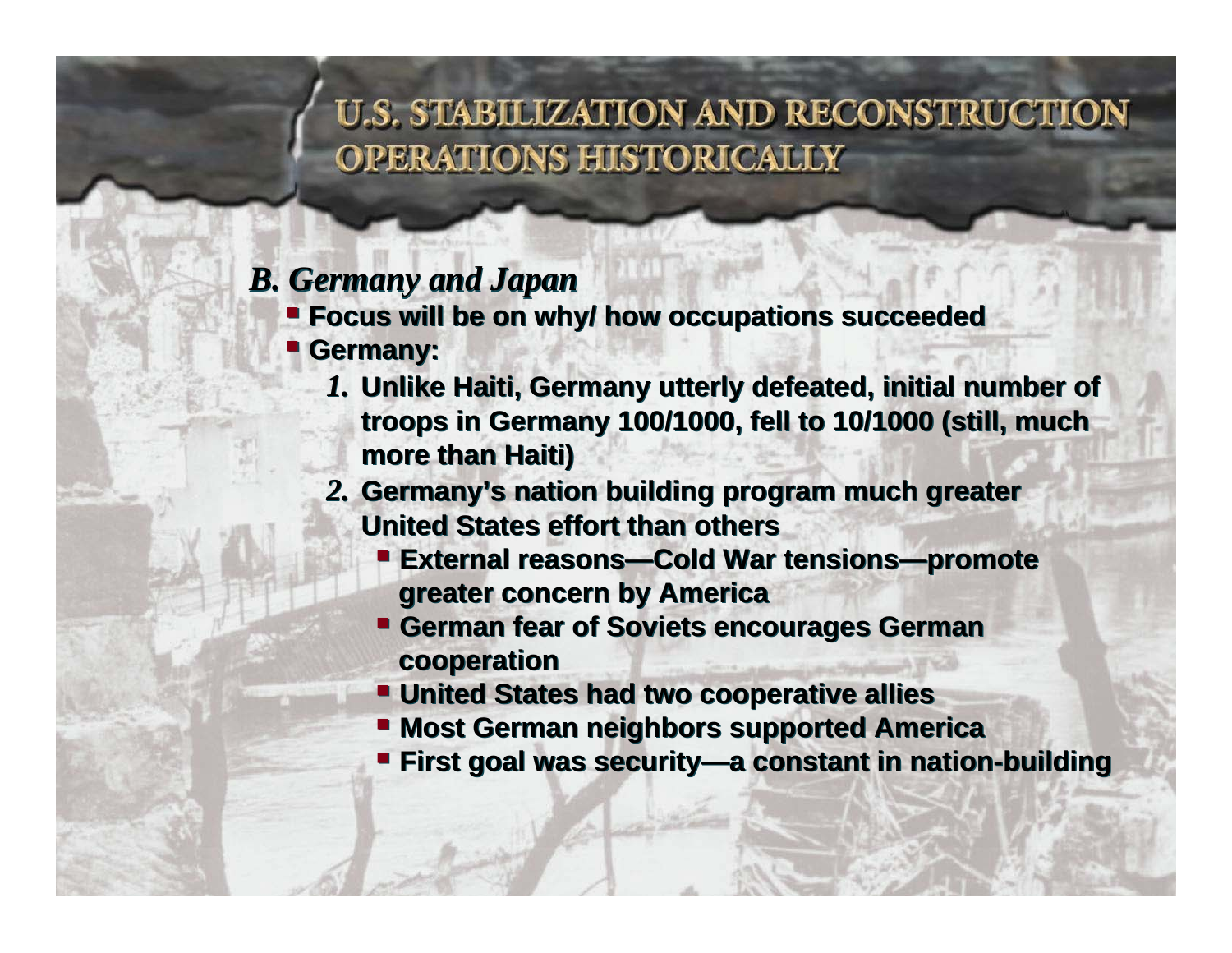#### *C. Germany C. Germany*

- **Military administration was central Military administration was central**
- **United States had a transformation plan United States had a transformation plan**
- **German army demobilized war crime tribunal held, German army demobilized war crime tribunal substantial humanitarian and economic assistance provided substantial humanitarian and economic assistance provided**
- **American constabulary force established (30,000); that American constabulary force established (30,000); that trained German police trained German police**
- **German police largely take over by 1949 German police largely take over by 1949**
- **Total denazification proved impractical if Germans were Total denazification proved impractical if Germans were eventually to run state eventually to run state**
- **There were 3,600,000 Nazis left in 1945 There were 3,600,000 Nazis left in 1945**
- **German special courts tried 900,000 Nazis convicting German special courts tried 900,000 Nazis convicting 120,000 120,000**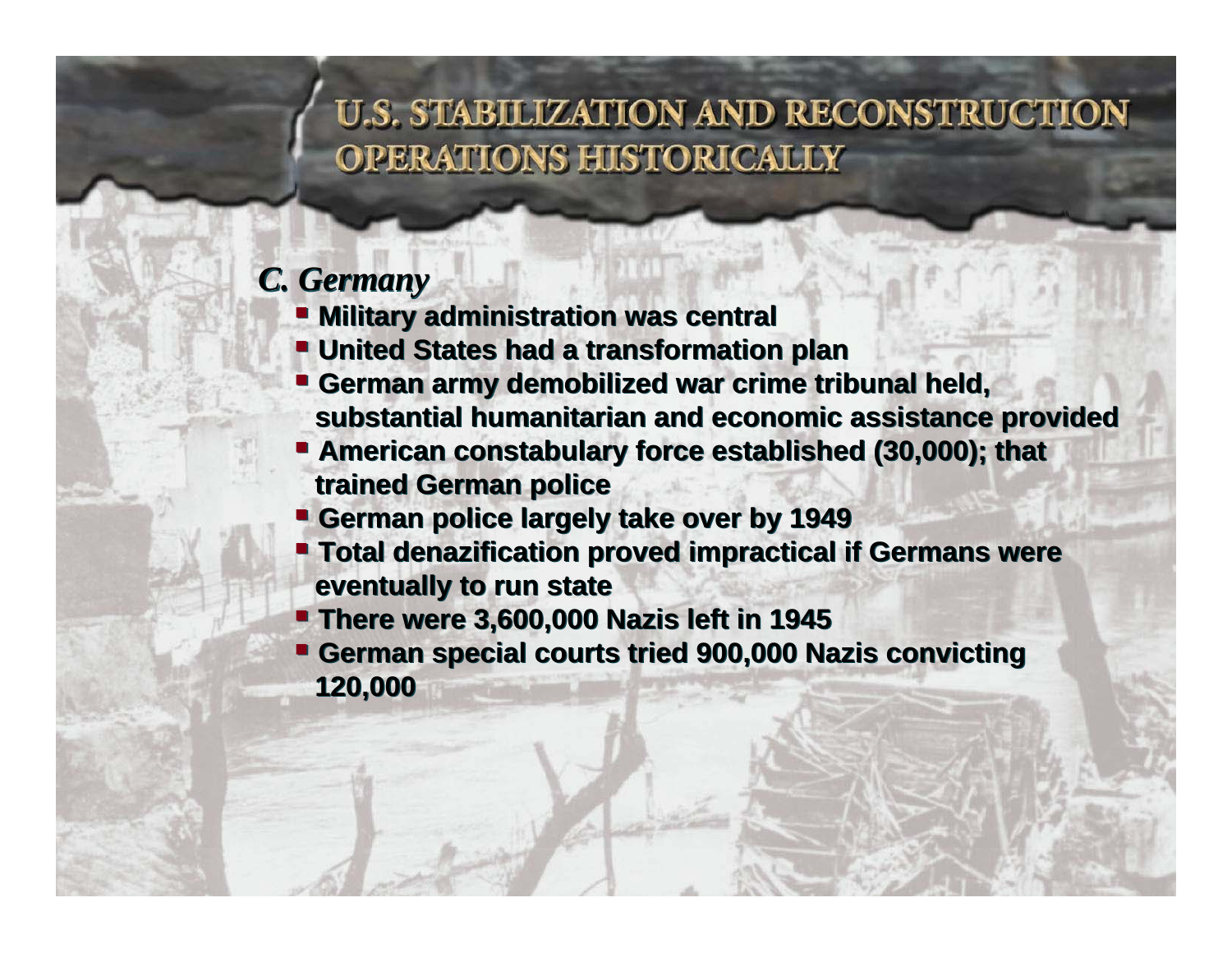#### *C. Germany C. Germany*

- **E** Sovereignty gradually returned beginning in 1947
- **Elections held in 1949, ultimate authority in occupation Elections held in 1949, ultimate authority in occupation forcesforces**
- **Education completely reformed, freedom of Education completely reformed, freedom of press/discussion ensured press/discussion ensured**
- J **General Clay, commander of occupation went far beyond General Clay, commander of occupation went far beyond authority to reconstruct German economy authority to reconstruct German economy**
	- *1.* **American sector economic output 4th quarter 1946,**  *1.* **American sector economic output 4th quarter 1946,** 
		- **2.5 times same quarter 1945 2.5 times same quarter 1945**
	- *2.* **German Gross Domestic Product grows double digit rate**  *2.* **German Gross Domestic Product grows double digit rate 1947 to 19521947 to 1952**
	- *3.* **Marshall Plan aid began in mid-1948** *3.* **Marshall Plan aid began in mid-1948**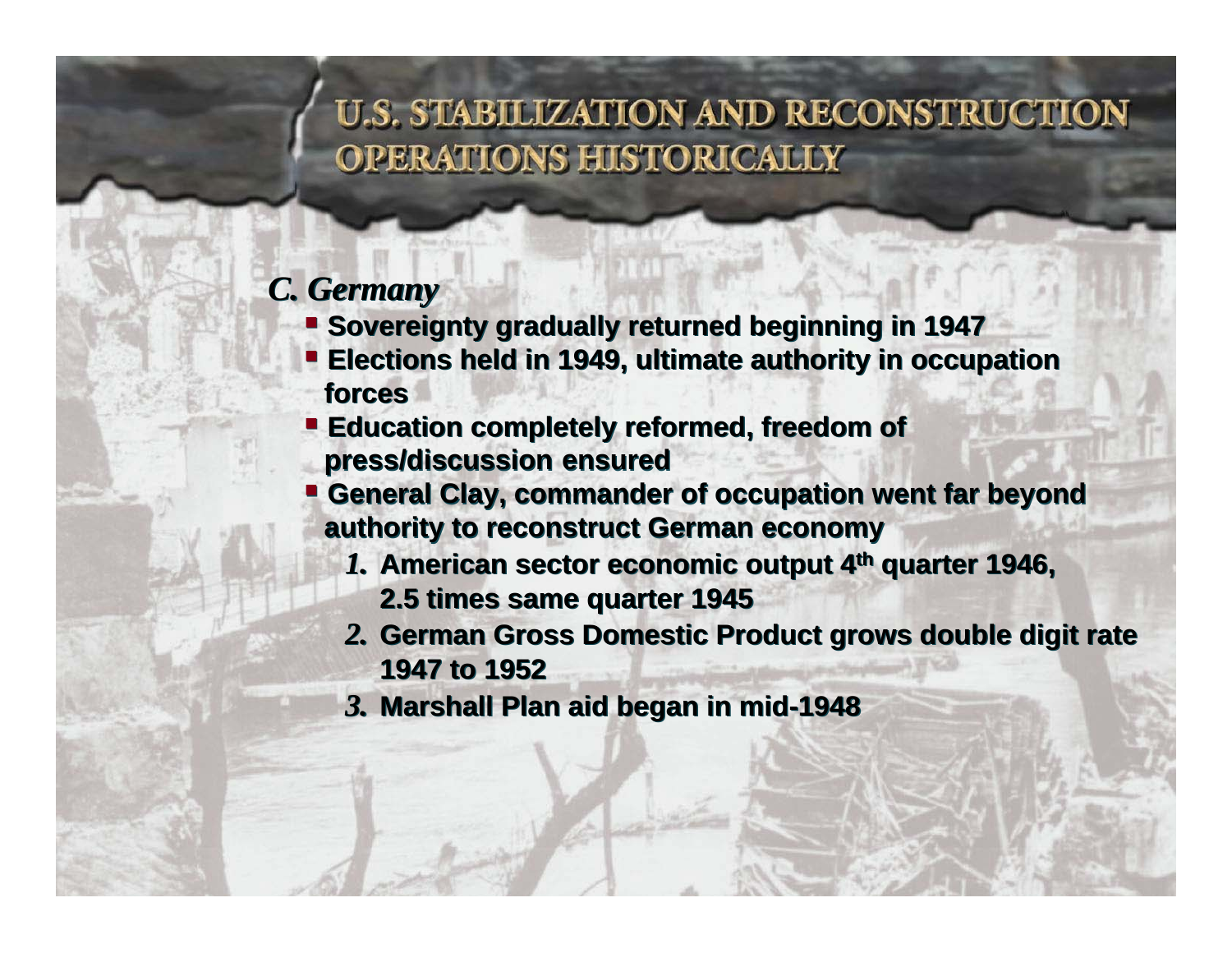#### *C. Germany C. Germany*

**Lessons learned by Jim Dobbins: Lessons learned by Jim Dobbins:**

- *1.* **Democracy can be transferred** *1.* **Democracy can be transferred**
- *2.***Enforced accountability for crimes can facilitate**  *2.***Enforced accountability for crimes can facilitate transformationtransformation**
- *3.* **Divided states/authorities are headaches***3.* **Divided states/authorities are headaches**
- *4.* **Money from everywhere is essential** *4.* **Money from everywhere is essential**
- *5.* **Immediate reparations are counterproductive** *5.* **Immediate reparations are counterproductive**
- *6.* **"[M]ilitary force and political capital can . . . successfully . . . underpin . . . [enduring] societal**  *6.* **"[M]ilitaryforce and political capital can . . . successfully . . . underpin . . . [enduring] societal transformation." BUT transformation." BUT**
	- *(a)* **Planning is essential** *(a)* **Planning is essential**
	- *(b)* **Security is essential** *(b)* **Security is essential**
	- *(c)* **Economic recovery is indispensable** *(c)* **Economic recovery is indispensable**
	- *(d)* **Establishing democracy is valuable** *(d)* **Establishing democracy is valuable**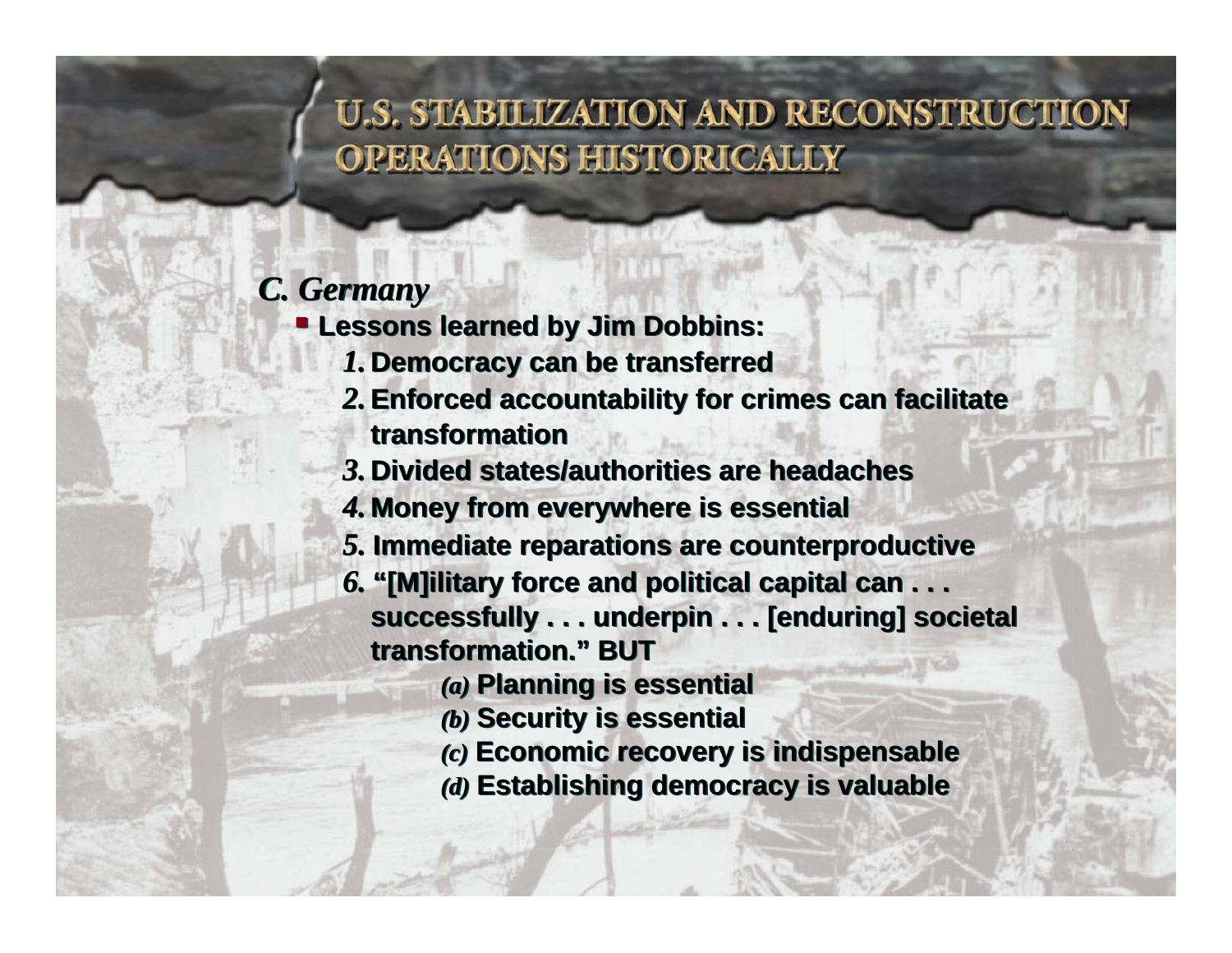### *D. Japan D. Japan*

**Allies agree on terms for Japan: Allies agree on terms for Japan:**

- *1.* **Unconditional surrender***1.* **Unconditional surrender**
- *2.* **Purge World War II Japanese leadership**  *2.* **Purge World War II Japanese leadership**
- *3.* **Allied occupation until a new order was established and**  *3.* **Allied occupation until a new order was established and Japan's war-making power destroyed Japan's war-making power destroyed**
- *4.* **Disbandment of Japan's empire** *4.* **Disbandment of Japan's empire**
- *5.* **Military disarmament** *5.* **Military disarmament**
- *6.* **Prosecution of war criminals***6.* **Prosecution of war criminals**
- *7.***Establishment of freedom of speech, religion, thought,**  *7.***Establishment of freedom of speech, religion, thought, respect for human rights respect for human rights**
- *8.* **Reduction of economic capacity to prevent rearmament.** *8.* **Reduction of economic capacity to prevent rearmament.**
- **Emperor was preserved, but forced to deny his deity Emperor preserved, forced to deny his deity**
	- *1.* **MacArthur whitewashed emperor, used him** *1.* **MacArthur whitewashed emperor, used him**
	- *2.* **MacArthur also ruled through Cabinet/Diet** *2.* **MacArthur also ruled through Cabinet/Diet**
	- *3.* **Unlike Germany's occupation, United States essentially**  *3.* **Unlike Germany's occupation, United States essentially solely in charge; MacArthur ruled solely in charge; MacArthur ruled**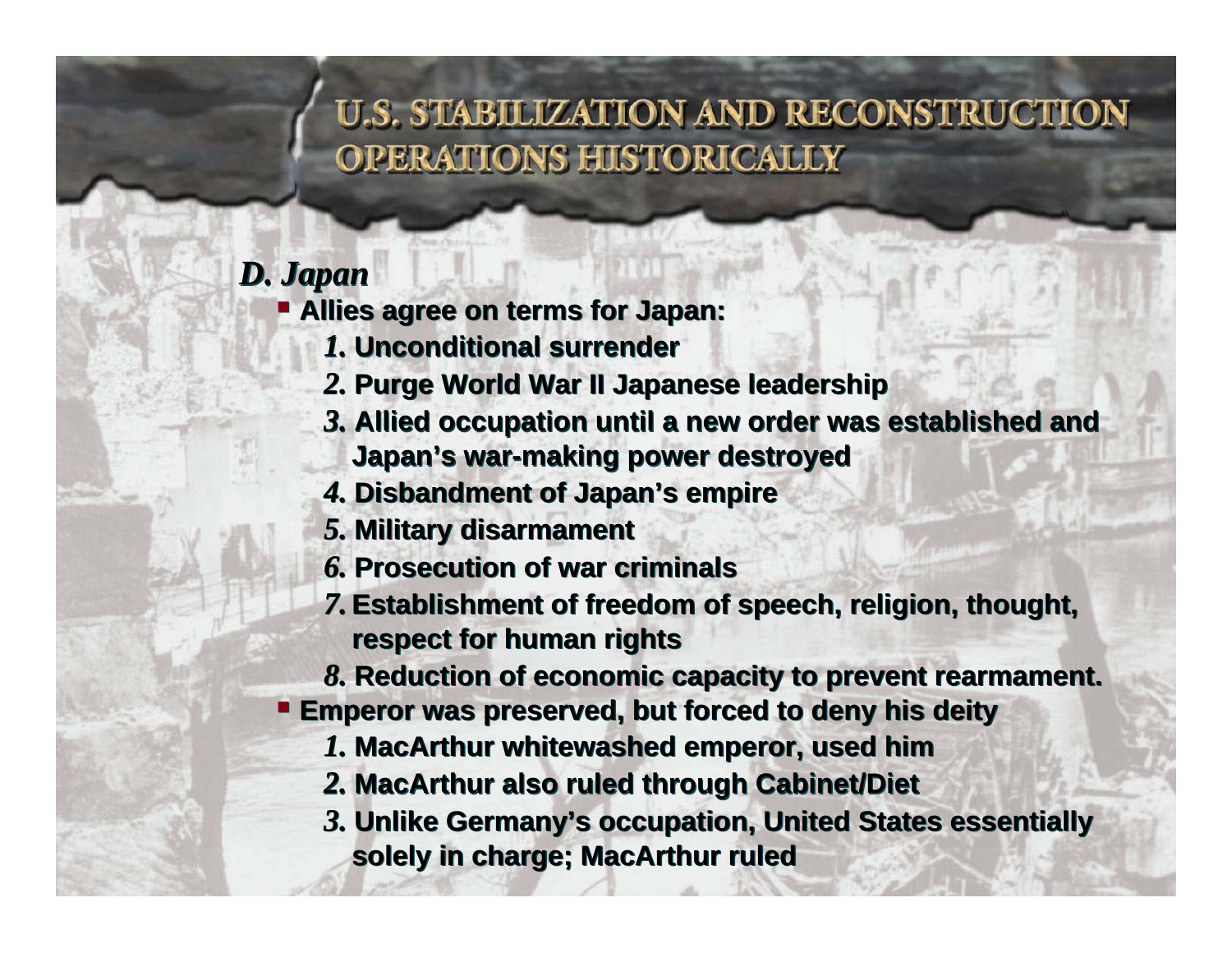### *C. Japan C. Japan*

**Humanitarian problems: Humanitarian problems:**

- *1.* **3,000,000 unwelcome Japanese civilians in former**  *1.* **3,000,000 unwelcome Japanese civilians in former colonies; 3.5 million military too colonies; 3.5 million military too**
- *2.* **Many Japanese cities destroyed, 9 million homeless** *2.* **Many Japanese cities destroyed, 9 million homeless**

 **Security from insurgency almost guaranteed because Emperor and civilian cabinet cooperated in ensuring indigenour Security from insurgency almost guaranteed Emperor and civilian cabinet cooperated in ensuring indigenour forces disarmedforces disarmed**

- *1.* **End 1945, 354,875 American troops in Japan** *1.* **End 1945, 354,875 American troops in Japan**
- *2.* **War crime tribunals were held***2.* **War crime tribunals were held**
- **<sup>3</sup>***.* **Militaristic politicians and bureaucrats purged from <sup>3</sup>***.* **Militaristic politicians and bureaucrats purged from government—but few politicians and fewer bureaucrats government—but few politicians and fewer bureaucrats**
- *4.* **New Constitution hastily written under MacArthur's**  *4.* **New Constitution hastily written under MacArthur's supervision supervision** 
	- **Japanese argue, but accept Japanese argue, but accept**
	- **Constitution never amended! Constitution never amended!**
	- **Article 9 of constitution forswears war Article 9 of constitution forswears war**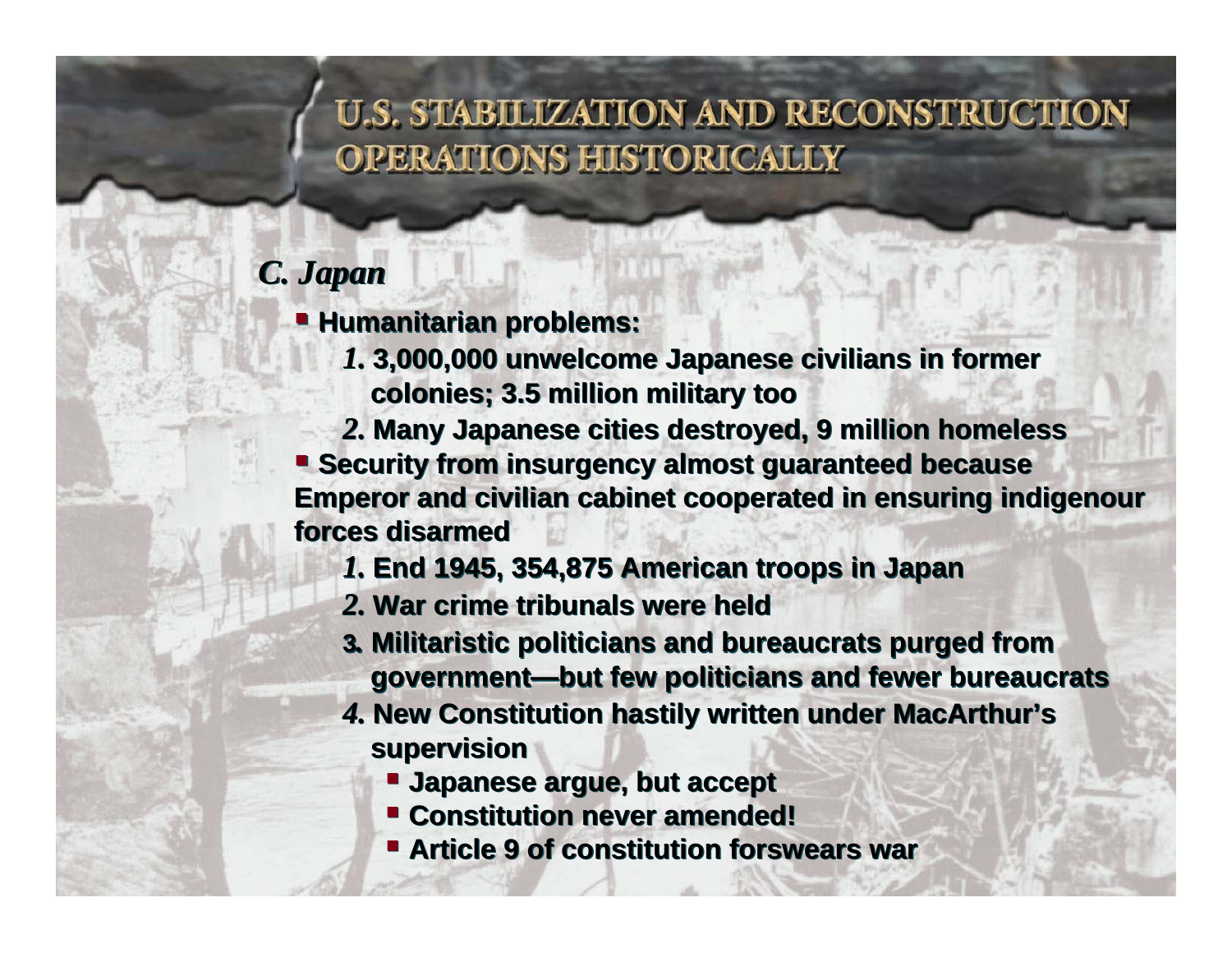#### *D. Japan D. Japan*

 $\blacksquare$  **Elections held April 1946!** 

- *1.* **363 parties, 2770 candidates for 466 seats** *1.* **363 parties, 2770 candidates for 466 seats**
- *2.* **78.52% men/66.97% women vote***2.* **78.52% men/66.97% women vote**
- *3.* **377 new members***3.* **377 new members**

*4.* **Conservatives win (and have done so nearly ever since)** *4.* **Conservatives win (and have done so nearly ever since) MacArthur demanded food to prevent Japanese hunger; MacArthur demanded food to prevent Japanese hunger;** 

**despite objections from United States government, got it despite objections from United States government, got it**

- *1.* **Saved millions from malnutrition***1.* **Saved millions from malnutrition**
- *2.* **Earned respect/admiration for United States** *2.* **Earned respect/admiration for United States**
- **By 1947 Cold War tensions induce United States to consider Japan as ally; promote rearmament Japan as ally; promote rearmament**
	- *1.* **Korean War convinces most Japanese to get onboard** *1.* **Korean War convinces most Japanese to get onboard**
	- *2.* **Korean War also sparks vast economic boom** *2.* **Korean War also sparks vast economic boom**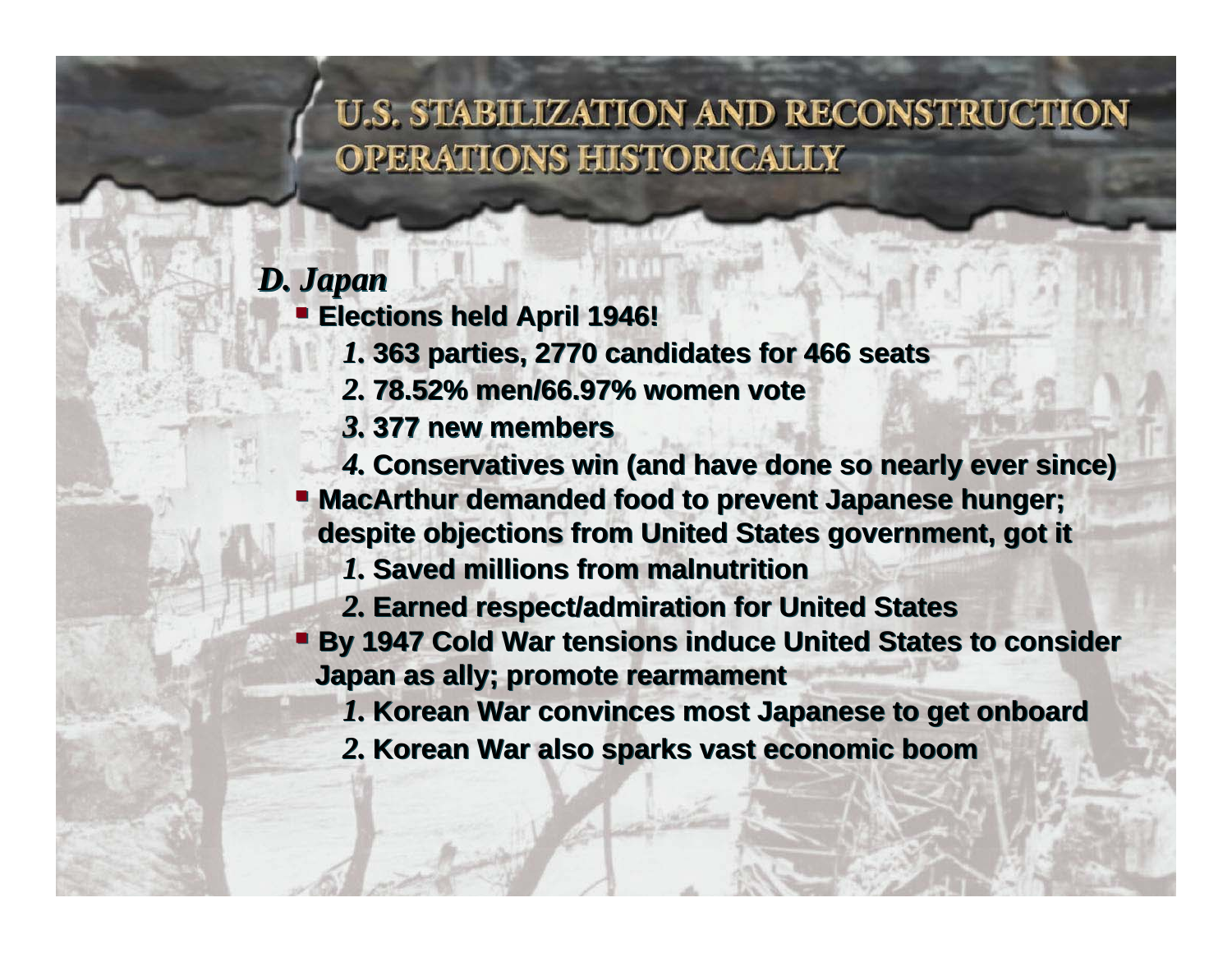#### *D. Japan D. Japan*

- **MacArthur fully understood nexus between economic security, MacArthur fully understood nexus between economic security, prosperity and democracy prosperity and democracy**
	- *1.* **MacArthur pulled in opposite directions in democratizing**  *1.* **MacArthur pulled in opposite directions in democratizing economy economy**
		- *(a)* **Many demand zaibatsu eliminated, but reform**  *(a)* **Many demand zaibatsu eliminated, but reform less than thorough less than thorough**
		- *(b)* **Labor unions sanctioned, encouraged, but**  *(b)* **Labor unions sanctioned, encouraged, many communists in union leadership many communists in union leadership**
		- *(c)* **In end foundation for sound economy laid** *(c)* **In end foundation for sound economy laid**
	- *2.* **Land Reform to see that farmers owned land they worked**  *2.* **Land Reform to see that farmers owned land they worked instead of renting, broke the back of landlords who had been instead of renting, broke the back of landlords who had been a major prop of hyper nationalism and militarism—may be a major prop of hyper nationalism and militarism—may be MacArthur's most profound reform MacArthur's most profound reform**
- **April 1952, Japan gets sovereignty April 1952, Japan gets sovereignty**

*1.* **United States gets bases for guarantee of Japanese security**  *1.* **United States gets bases for guarantee of Japanese security by America by America**